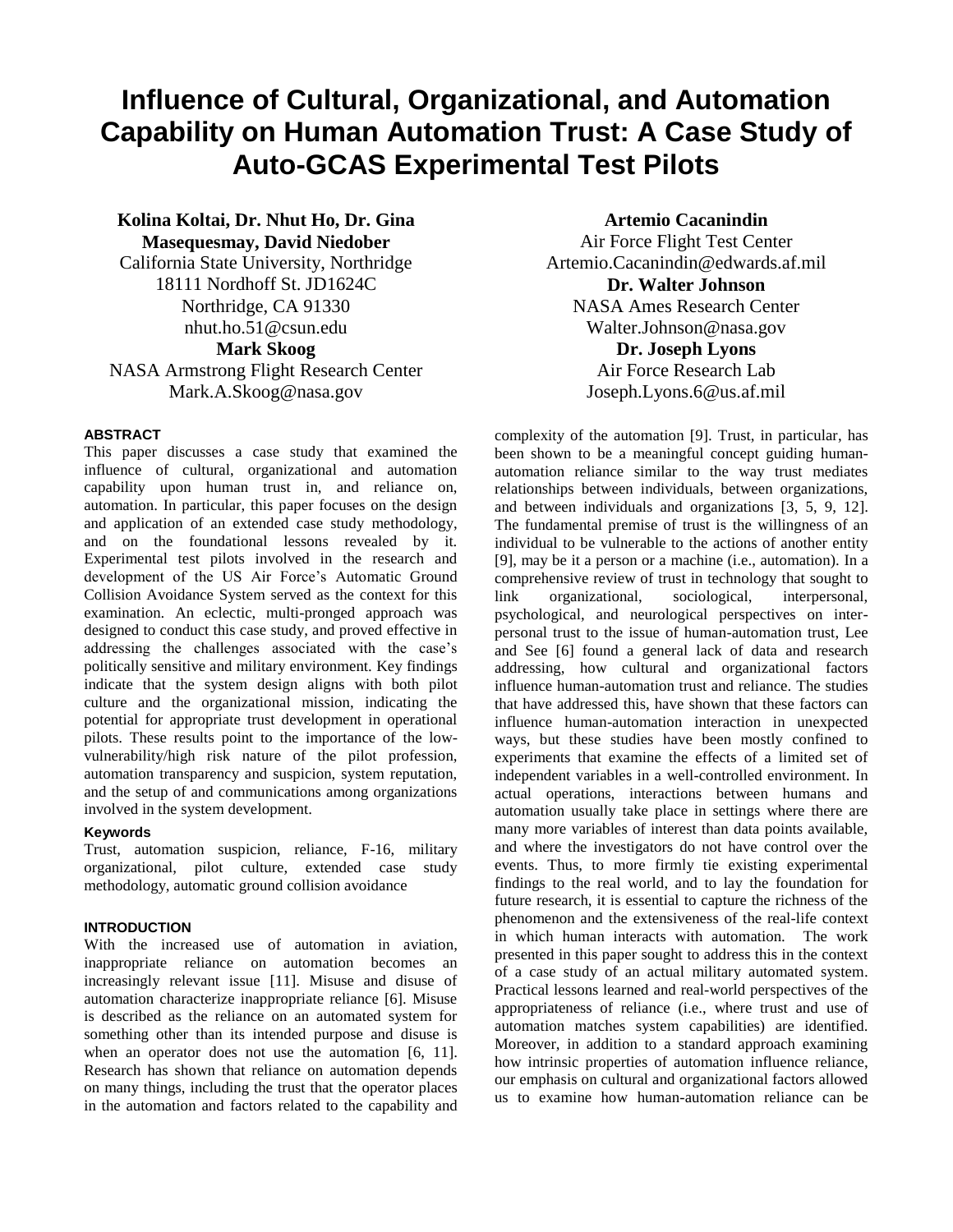influenced in ways that are less directly related to the characteristics of the automation. Finally, the case study method presented here facilitates the collection of evidence from multiple sources, thus utilizing converging operations to identify the presence of latent variables or constructs (e.g., trust, distrust) in a triangulating fashion.

To identify fundamental lessons and best practices about appropriate reliance on automation, our research approach was to conduct a case study. This study examined the experience of key Department of Defense (DOD) personnel who were involved in developing and operating a specific military automated system, the Automatic Ground Collision Avoidance System (Auto-GCAS). Specifically, using a multi-case design, cultural, organizational, and automation capability factors were studied using three interrelated groups of participants: 1) experimental test pilots; 2) engineers; and 3) management. All participants were at some point involved with the development and testing of the Auto-GCAS program. This paper reports findings from the experimental test pilot (ETP) case, while future papers will address findings from the examinations of engineers and managers.

In the remainder of this paper we will first describe the methodology/methods we utilized, along with the lessons we learned about the use of a contemporary methodological research design and implementation processes. Following this, we will discuss the key findings about the influence of automation capability, cultural, and organizational factors on trust development. In the last section, we will present conclusions and implications for using the results of this research to add to the body of knowledge on human automation trust.

#### **METHODOLOGY AND METHODS Extended Case Study Methodology**

Our methodology was inspired by Michael Burawoy, who proposed in his 1991 book, Ethnography Unbound [2], to combine the advantages of two traditions, qualitative and quantitative approaches, of empirical evidence and theories. Burawoy emphasized the contribution of qualitative research in understanding the values of a group of people by understanding their views. Following this guide, we immersed the research team into the culture and world of our subjects so we could gain a deeper understanding of the norms and values of that group, and insight into the views of the group that could not be gained from detached surveys or interviews. Qualitative methodology methods like ethnographic field notes, participant observation, and open-ended questions provide a rich set of data, and make it possible to introduce a subject's interpretation into conclusions. This subjective, complex, and in-depth process provides context and completeness to information gathered from the population. On the other hand, by using quantitative methodologies, that included using surveys and closed question interviews, we could gather data from a larger  $N$ , and a basis for comparison between different populations or individuals. Studies utilizing only using quantitative methodologies are often quick to complete, and very effective in gathering data for answering proposed questions, but they often create many more unanswered questions at the end. Using both methodologies (qualitative and quantitative), a fuller set of data is collected. Theories were then generated from this collected data that can be further tested in experimental studies.



## **Figure 1**: Research Design Process and Strategy **Methods**

Figure 1 depicts the project's methodology which combines literature reviews, participant-observation data and interview and survey data, in the analysis and discussion/revision of existing theories on human automation trust. The methodology combines grounded theory (described below) and traditional research approaches. The grounded theory approach sets the framework for the project's primary sources, while the traditional research methodology provides the project's secondary sources.

- Grounded theory is a qualitative methodological approach that is an inductive hypothesis generating process, as opposed to a deductive quantitative hypothesis-testing approach. Hypotheses are generated from observing patterns that emerge out of ethnographic data, rather than extracting hypotheses from existing theories and then collecting data to test these hypotheses. Using grounded theory, the project aimed to answer research questions by using questionnaires, surveys, field notes, and observations. These qualitative methods provide the ethnographic approach dimension to the study.
- In contrast to grounded theory, traditional research tests theories in a deductive manner. In this project, the research team immersed itself in the current literature on human automation trust development, with an emphasis on automation capability, cultural, and organizational factors. This included doing extensive literature review on the cultures and organizations involved with the development and testing of Auto-GCAS. After the synthesis of the literature review was completed, the results of this review were used to generate hypotheses to be tested.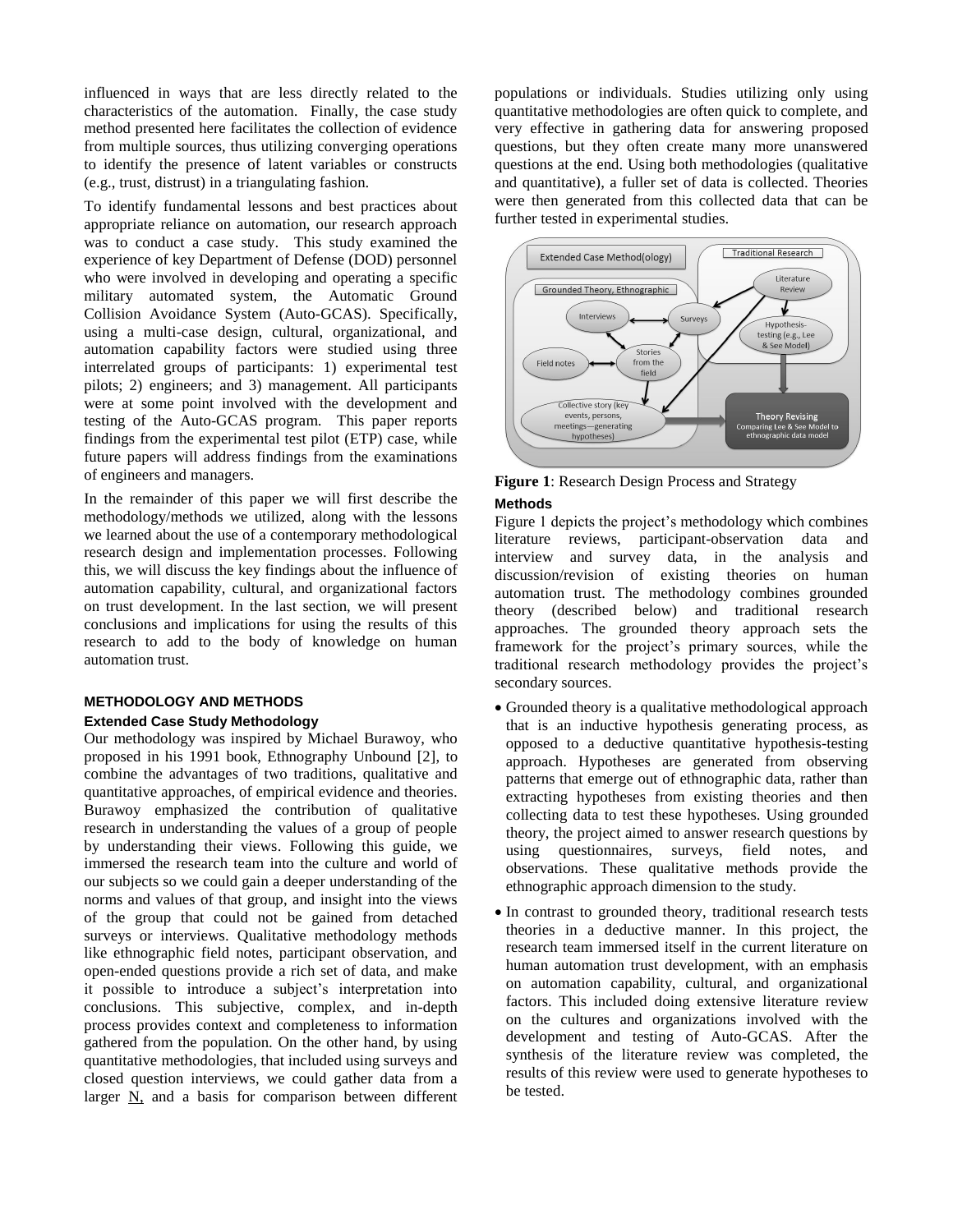Using data from both processes, comparisons with existing theories about trust in automation can then be made. That is, once theories were generated from both the traditional literature review, and from the grounded theory methods, these theories and hypothesis were compared to see if they converged or diverged from each other.

## **Unique Challenges and Solutions**

To capture the influence of cultural and organizational factors, the research design process had to address a number of unique challenges.

- The first was the research team's lack of familiarity with experimental test pilot (ETP) culture. ETPs reside within a small, tight-knit community in which cultural studies are not often conducted. Since the literature on ETPs is limited, to effectively study how ETP culture influences trust development in automation, we had to first study and define ETP culture.
- However, this then led to another challenge, which was gaining access to selective personnel and recruiting ETPs to participate in the research. This required coordination with government contacts at the Air Force Flight Test Center (AFFTC) and the National Aeronautics and Space Administration (NASA). Since this study was done within the context of the ETPs' Air Force duties, traditional incentives (e.g., monetary) for participation could not be offered. In addition, by the nature of their profession, ETPs are small in number and have incredibly busy work schedules.
- The military and government environment of Auto-GCAS required the research team to have an understanding of the extensive developmental history of Auto-GCAS, and to understand and be respectful of the political and sensitive nature of studying a developing military technology. This understanding and respect facilitates creating a smooth and unobtrusive process in collecting data with the participants.
- The research team also needed to quickly gain an adequate understanding of a highly technical topic (Auto-GCAS), and of a complex organizational structure (with respect to US Air Force and NASA technology development processes) in order to effectively process literature and findings, and to converse with personnel and participants.
- Geography also was a challenge because the research team was based in Los Angeles, California, while ETP locations ranged from Edwards, California to Arlington, Virginia. Part of the methods used in the study, as explained in the next section, involved interviews, which were ideally conducted face-to-face and required traveling to several air force bases (AFBs).
- As stated by Lee & See [6], there is a lack of extensive literature regarding cultural and organizational factors in human-automation trust development. This provided less of an immediate literature foundation for the research team.

• In addition to these issues, the project also attempted to capture a large quantity of information within the relatively short time frame of 18 months.

To address these challenges, three main solutions were developed and implemented: 1) an agile implementation of methods, which allowed the research team to adapt to the opportunities that emerged during our investigation, and to the uniqueness of the population groups; 2) utilization of key people who could assist in gaining entrée to participants and research sites, as well as providing information and insights; and 3) development, by the research team, of cultural and technical competency in order to effectively interact with the ETP population and work within the constraints of the complex organizational structures.

## **RESULTS**

#### **Methodological Lessons Learned**

The extended case study research design, and its implementation, proved effective for obtaining the necessary data from which foundational lessons about ETP trust development in Auto-GCAS could be extracted. These were based upon the three main techniques implemented in this study. Specifically,

- An agile implementation of the methods proved to be critical. Initially, we planned for a 2-hour interview with the participants; however, after discovering the time constraints of participants, the method was quickly restructured to include an online questionnaire that could be completed at each participant's convenience, with a follow-up 1-hour interview. Interviews were restructured to include open-ended questions and follow-up questions based upon how a respondent completed the questionnaire. Field observations, which were initially intended to just include observing mission testing, were extended as permitted by circumstances and access granted to the research team. As a result, the research team was able to immerse itself deeper into ETP culture by conducting numerous observations not only at the work place (i.e., during mission testing and at AFBs), but at formal congregations (e.g., ETP conferences), and informal gatherings (e.g., meals and post-work bonding social events).
- The project also owes a large part of its success to the assistance from key personnel with entrée into the ETP community and other organizations. These key personnel were able to provide valuable insights and feedback during the research process. They facilitated in obtaining access to several AFBs, including Edwards, Nellis, Shaw, and Hill, as well as in organizing visitation rights to observe mission tests (from pre-mission briefing to postmission de-briefing). They also assisted in recruiting 14 male and 1 female Caucasian, US born, ETP participants, with ages ranging from 28 to 65 years old. All participants had flown Auto-GCAS at least once during its 30 year development and had a median of 2.5 years of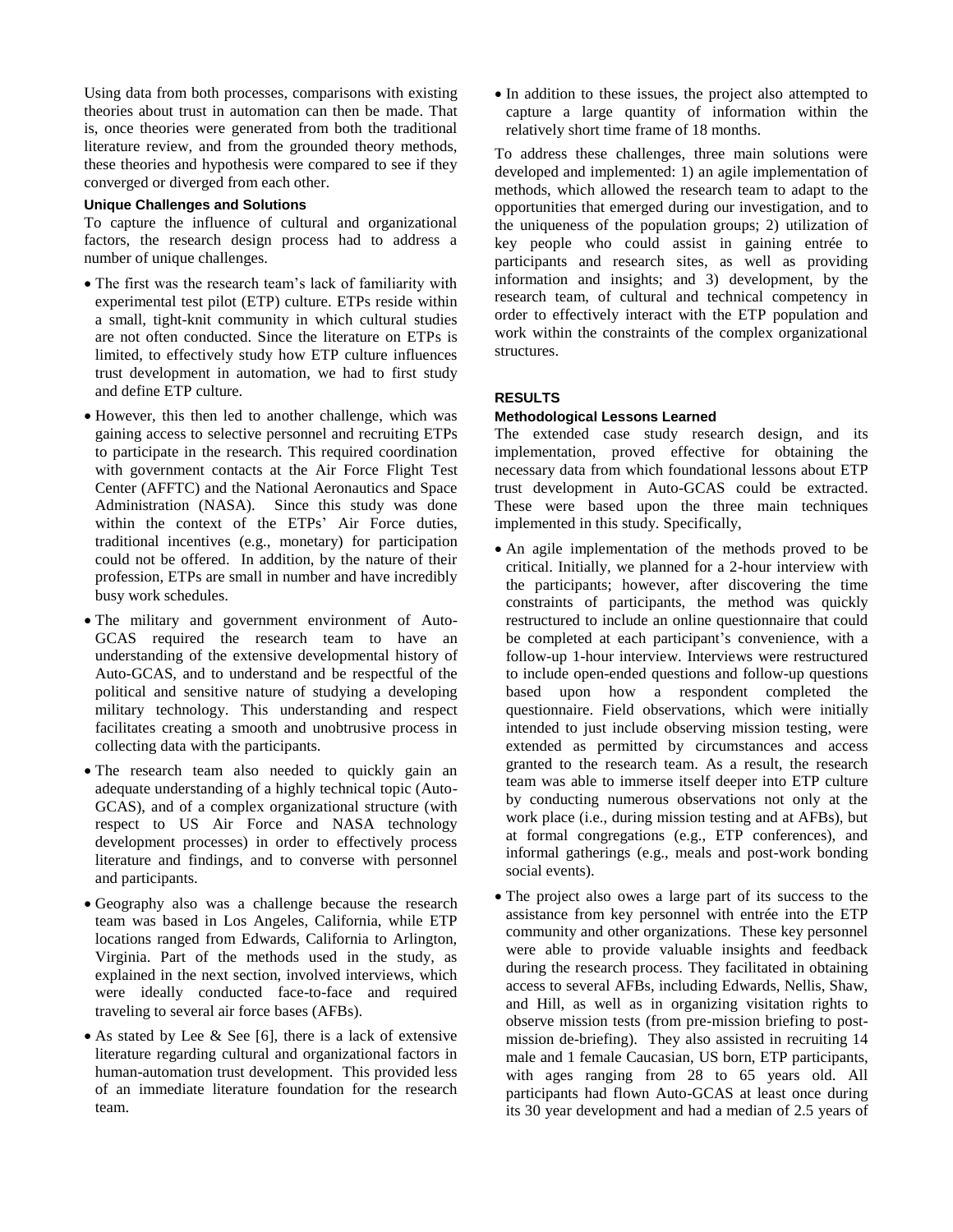experience working with Auto-GCAS. Our association with these participants also helped the research team establish credibility and trustworthiness in the communities of the participants.

 Building a deep understanding and cultural competency with respect to the ETPs and their community also proved to be highly critical for, and beneficial to, the conduct of the study. The substantial efforts made by the research team to learn ETP culture not only helped the team understand the values and norms of the culture, but also helped them converse and interact with ETPs using their technical language and vernaculars. This, in turn, helped the team to gain respect, build rapport, and gain the trust of the ETPs. By strengthening that connection between the research team and the ETPs, the research team was able to gather necessary data.

#### **Influence of Automation Capability, Cultural, and Organizational Factors on Trust Development**

A number of key lessons and best practices regarding how automation capability, as well as cultural and organizational factors, influence ETPs' trust in Auto-GCAS were identified and are summarized in this section. These findings are pulled from the analysis of interviews, field notes, participant observations, surveys and literature review.

- For safety systems such as Auto-GCAS, determining the right threshold at which to take control away from the operator is critical for developing a system that does not impede or interfere with the operator. Auto-GCAS was designed to automatically execute a roll to wings-level, 5- G recovery maneuver when the time available to avoid ground impact (TAAGI) is 1.5 seconds. This 1.5-second "budget" was established through flight tests in which ETPs flew towards terrain and rated the TAAGI in relation to their anxiety. The TAAGI was a design requirement that helped eliminate nuisance activations. A nuisance activation of Auto-GCAS would be an activation of the recovery maneuver before a pilot deemed it to be necessary. Nuisance activations that take away the control of the aircraft is aversive to both ETPs and operational F-16 fighter pilots, and the elimination of these false alarms is highly valued. Having a nuisance free system builds appropriate trust in the system. The 1.5 second budget is specifically designed to address the needs of the operators: F-16 pilots. Pilots stated in interviews that Auto-GCAS does not activate sooner than they would execute an evasive maneuver themselves. This increases their trust that Auto-GCAS will not interfere with their flight mission. This identified lesson is extremely valuable for developers of future safety systems with similar characteristics to Auto-GCAS.
- It was found that national differences may have an influence on Auto-GCAS reliance/compliance. Ideally, participants were to include international pilots with Auto-GCAS experience, but those pilots were not able to be recruited for this study. Based on the responses of the

US born pilots, there was evidence indicating that national differences can influence air force pilots' reliance on automated technologies. A few pilots with great exposure to international cultures said that pilots from non-Western or Soviet nations, who fly according to commands from centralized ground control stations, may be more likely to comply with Auto-GCAS due to their being from cultures that prefer conformity. It was also stated that Eastern Asian cultures with heavy conformity and adherence to hierarchy may also heavily rely on such autonomous technologies. This hypothesis is interesting and warrants further exploration.

- In a survey rating their opinions of the Auto-GCAS engineers and managers/leaders, the majority of the ETPs rated "strongly agreed" to questions regarding positive working relationships with them. ETPs confirmed such statements (e.g. trusting the engineering and management teams, that they were competent, and that they could have honest conversations with them) in both their interviews and during field observations. Pilots stated they had an increased trust in Auto-GCAS before flying just by the positive opinions of the competency of the teams that worked on developing it. This opinion is consistent with the mutual respect that the research team observed among the ETPs, engineers, and managers in their interviews and personal relationships. Thus, the nature of relationships among members of different occupations/organizations can have positive or negative influence on trust development. In the Auto-GCAS case, participants stated that having respect and a positive opinion of other people's work, profession, and organization, facilitated a positive trust in the automation they produce, before even gaining experience with that automation.
- Generational differences can affect the acceptance/use of automation. Participants often stated in their interviews that there were differences in terms of acceptance of automation between the older "fly-by-the-seat-of-yourpants" generation and the young "Nintendo" generation. Pilots stated that the younger generation of pilots grew up with more exposure and familiarity with automation which, in turn, makes them more likely to accept new automated technologies. It was also observed during observations at the Society of Experimental Test Pilot (SETP) symposia that older pilots emphasized that automation cannot replace the pilot. Thus, pilots tended to suggest that younger pilots then are more likely to accept new automated technologies, like Auto-GCAS. This generational shift was also mentioned when discussing the acceptance of Auto-GCAS by older pilots who are now in position of decision making authority. Pilots stated in interviews that some older pilots (both currently flying and in administrative roles) may be the slowest group to develop trust in Auto-GCAS. Given that the current composition of F-16 pilots is made up of mostly younger pilots, and the composition of personnel in decision making occupations is made up of mostly older pilots, it would be interesting to gain a deeper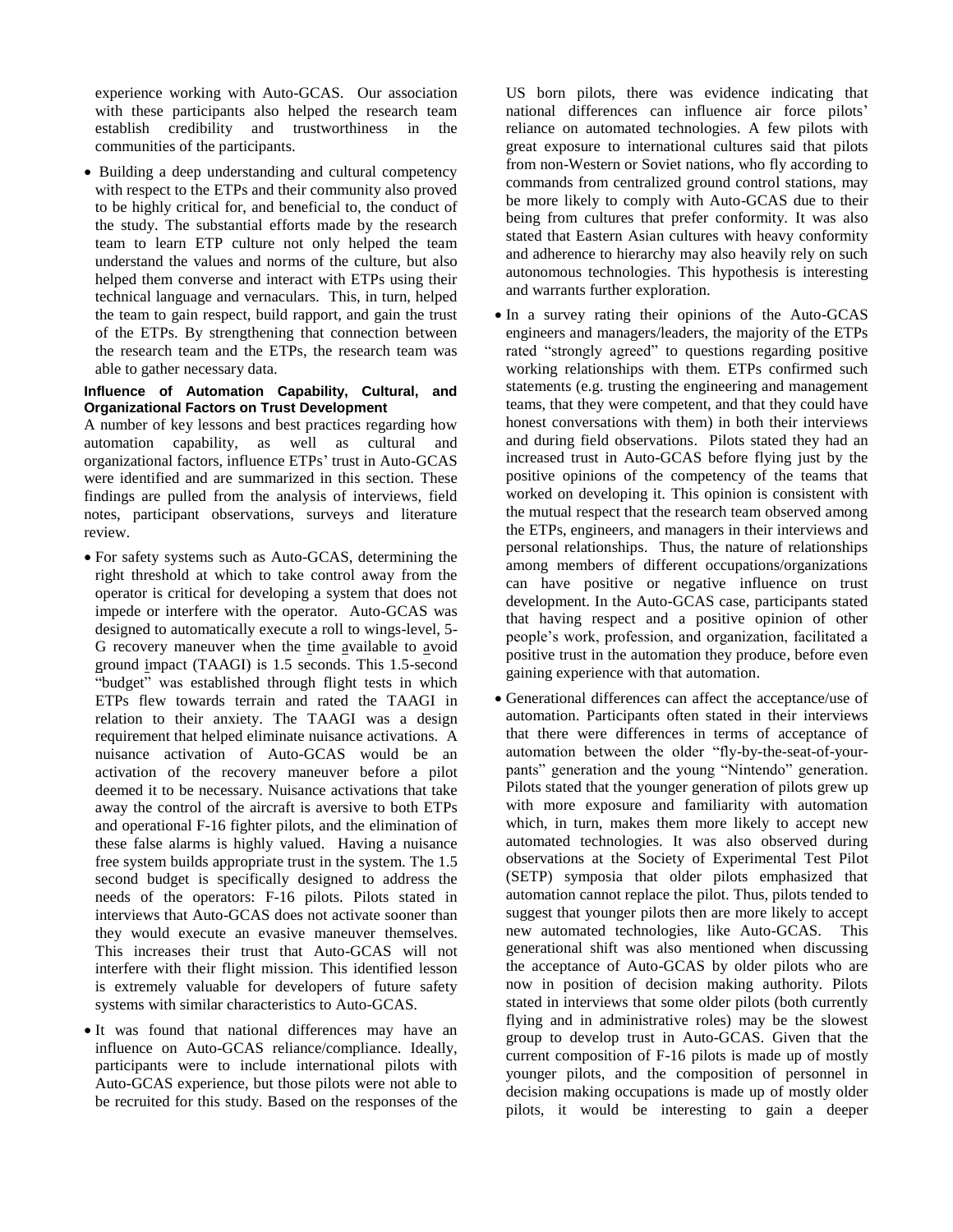understanding of how generational issues affect the development and use of automated technologies.

- The approval of Auto-GCAS's funding was influenced by how its business case was developed and marketed to users and decision makers [15]. Auto-GCAS is ultimately a system designed to prevent controlled flight into terrain (CFIT), one of the main types of aviation accidents in the USAF [8]. CFIT occurs when a nominally functioning aircraft, for some reason, is flown into terrain (i.e. mountains, ground). . In the interviews, it was revealed that combat systems often have a higher funding priority than safety systems, and auto-GCAS was often thought of as just a safety system. Furthermore, we learned that some individuals with the Air Force have believed, and some still believe, that "CFIT weeds out the weak. This ideology means that some individuals believe that good pilots don't crash and therefore would not need a technology like Auto-GCAS. To address this, Auto-GCAS was marketed as both a combat and safety improvement to both decision makers and end users. The background and credentials of the individual(s) who made and presented this business case were also important [15]. We also noted that the importance of the perceived credibility of those making the recommendations was not only important in marketing Auto-GCAS to decision makers, but in the marketing to the pilots will use the system. For example, ETPs stated in the interviews that they are more likely to trust a new technology when it is presented by a peer pilot (instead of a manager or an engineer). This ideological can even begin to affect working relationships between different groups if intentions/agendas are not analogous. Conflicting agendas can foster mistrust between groups. Thus, it can be seen that inherent organizational ideological differences may create a tier system of importance for different types of automated technologies (e.g., preference for combat capability improvements over safety capability improvements). This tier system can foster distrust in systems lower on the totem pole.
- ETPs reported in the survey and interviews that healthy skepticism (also known as automation suspicion) is an integral part of their training, and is essential for developing and calibrating their trust as they gain more exposure to, and knowledge of, how the system works. Trust calibration, which is the process of developing an appropriate level of trust, occurs over repeated positive/negative exposures and experiences with the system [6]. This notion of trust calibration is consistent with, and substantiated by, data collected on the ETPs' trust evolution. Specifically, we asked ETP participants to mark their initial and final trust of Auto-GCAS as a function of its perceived capability on a graph where a 45-degree line represents ideal trust calibration, i.e. a 1:1 relationship between trust and capability. As such, this line separates the over-trust region (above the line) and the under-trust region (below the line). The results are shown in Figure 2 for 11 ETPs who completed the graph.

The trend shows that pilots tend to begin at under-trust points but as they gain experience and exposure to Auto-GCAS, they began to calibrate their trust close to the ideal trust line. However, their final trust is still slightly under the ideal line, indicating that ETPs maintain some healthy skepticism in their trust calibration. This tendency of skepticism can be attributed to a number of factors, such as avoiding strong negative consequences of over-trusting, not having enough experience with the system, or the training philosophy inculcated in them during test pilot school. It would be important in future field studies to determine which factors are the most dominant and at what point they are most relevant during the trust calibration process.

 A design intention of Auto-GCAS was not to change the way pilots fly. While Auto-GCAS was designed to prevent up to 98% of historical incidents and to work only for situations when the pilot is saturated with tasks, disoriented, or unconscious (due to high acceleration), pilots can misuse the system if they over-trust it and believe that "Auto-GCAS will always save them." This misbelief can cause the pilot to fly more aggressively or brazenly, and misuse Auto-GCAS as a combat tool. Of the 15 participants, three commented (either in an interview or questionnaire) that having Auto-GCAS would change the way pilots fly. Two of those respondents also had a long history of exposure to Auto-GCAS and had opportunities to observe changes in flying of other pilots. One pilot stated that he "actually few lower more comfortably" as a result of flying with Auto-GCAS. This misuse can stem from gaining too much confidence in the system's capabilities. Another plausible explanation for this is that the pilot occupational culture pushes pilots to strive to become better fighters and to use every tool that they have to their advantage, even if it is an unintended use/misuse of the system. Thus, Auto-GCAS then can be misused by future operational pilots despite a designer's intentions to prevent it. It would be beneficial to follow Auto-GCAS during actual operation to learn whether misuse would occur and the circumstances and reasons when this happens.



**Figure 2**: Self report of trust evolution of ETPs with Auto-GCAS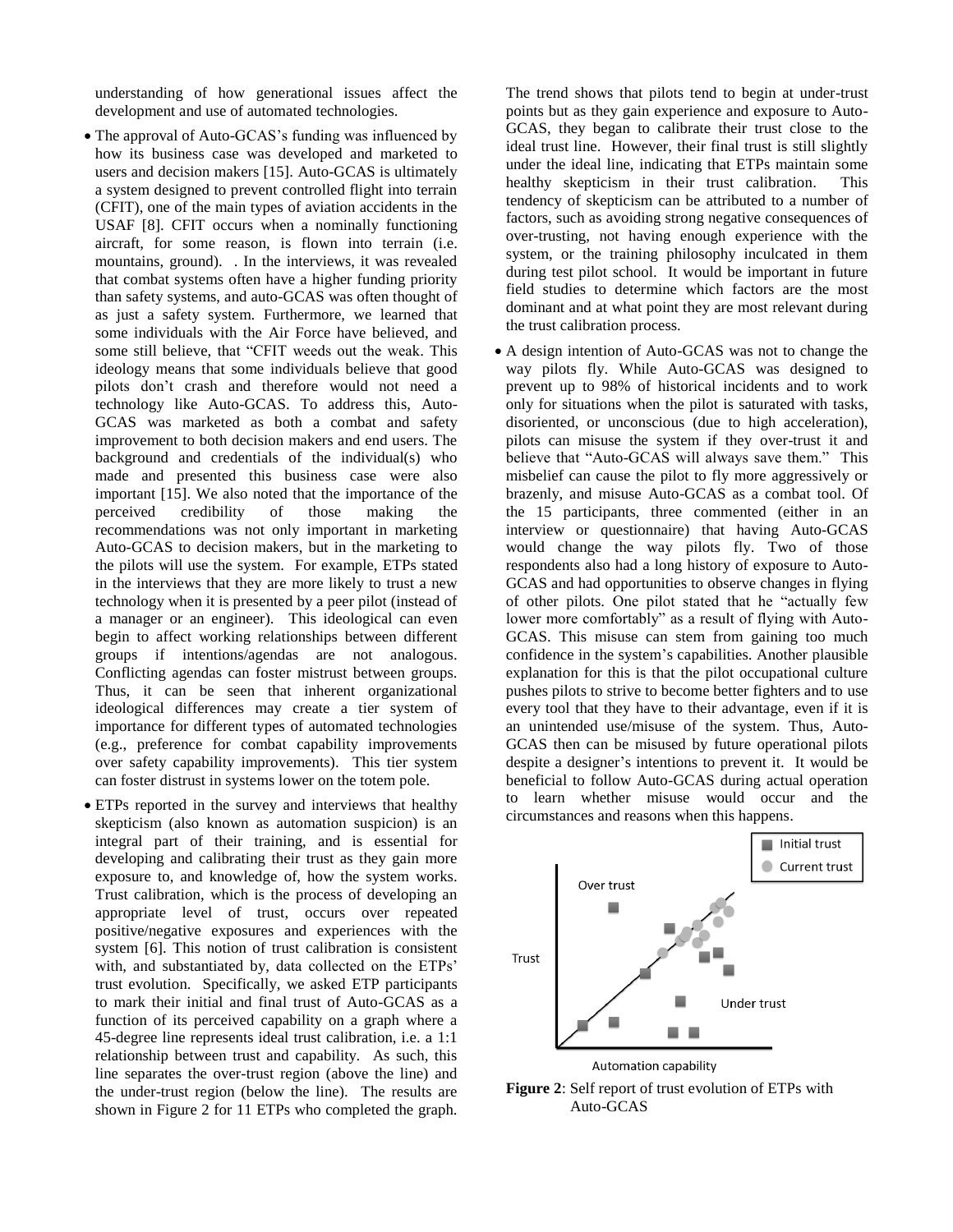- Pilots are trained to be independent, self-reliant, and make life-or-death decisions using real-time data, thus it would be reasonable to hypothesize that they would dislike an automated system that took control of the aircraft away from them. To gain a better understanding of this attitude, and its implications for automatic systems such as Auto-GCAS, participants were asked to use the Sheridan and Verplank [13, 14] taxonomy to rate the highest level of Auto-GCAS automation that they would be comfortable with. The taxonomy uses 10 automation levels where level 1 is lowest level (Human does the whole job up to the point of turning it over to the computer to implement) and level 10 is the highest level (Computer does the whole job if it decides it should be done, and if so, tells human, if it decides that the human should be told). The majority of pilots (64%) indicated that they would be comfortable with level 7 (Computer does whole job and necessarily tells human what it did). The rest of the responses trended towards this ranking as well. This result at first seems surprising, but from a perspective of trust calibration and evolution, it reinforces the notion that having an extensive and positive experience with a technology facilitates acceptance of that technology's high automation levels. It is worth noting that the participants with the least amount of exposure to Auto-GCAS provided the lowest rankings. This gives evidence that pilots can be accepting of a highly autonomous system that takes control away from them. Again, this result needs further validation with data from actual operation.
- Automation transparency was an important topic that emerged in this study as it affected how pilots develop and calibrate their trust. Auto-GCAS has several different display features that contribute to its transparency to a pilot, one of which is the use of chevrons on the heads up display (HUD) as shown in Figure 3 (the chevrons are two carets pointing at each other). The chevrons will appear from the left and right sides of the HUD when the Auto GCAS system detects a potential collision. These chevrons move toward the middle of the HUD and intersect at a TAAGI of 1.5 seconds, when a pull up maneuver occurs. The interviews revealed a debate over whether the chevrons should be included. Pilots provided two opposing arguments on whether chevrons should be included in the fielded version of Auto-GCAS and whether they should default to "on." The chevrons provide feedback and help increase pilot awareness of an impending pull-up maneuver. However, there is a concern that the presence of the chevrons can alter the way in which pilots fly. For example, it could encourage them to become more brazen and aggressive. Pilots may also attempt to fly closer to terrain and use the chevron symbology as an indicator of how close they are to collision. However, some pilots argue that the chevrons are beneficial, as they give feedback to the pilot and allow the pilot to execute his/her own maneuver before the automation. The decision to have the chevrons be on

or off by default during actual operation is a hotly debated topic. Typically, Developmental Test (DT) pilots believe that chevrons should default off while Operational Test (OT) pilots believe they should default on. These debates suggest that the design for automation transparency needs to take into account and balance the potential benefits of having information and the potential for misuse of the information. It also seems reasonable to hypothesize that if ETPs have already calibrated trust during the developmental stages with transparency-driven features such as the chevrons, then operational pilots may not need to have the chevrons. This also suggests that differing groups of pilots may need differing types of transparency to facilitate appropriate trust. These are questions that deserve further examination.

 By the high standards of their profession, only the best of the best pilots are selected to fly fighter aircraft. As such, these pilots possess a mindset of supreme confidence and low vulnerability, which they need in order to be effective in high-risk combat environments. This was supported by participant observations and responses in the surveys and interviews. In an extension of this mindset, a number of pilots commented in their interviews that Auto-GCAS will be beneficial for their colleagues but failed to mentioned how it will improve their own safety (because they are competent/good). It has been stated in interviews that "a pilot does not go out thinking he is going to crash into the ground." Pilots are very aware of the mortality of their profession, as nearly every pilot mentioned a colleague who has passed away due to CFIT. Pilots had a tendency to emphasis the need for Auto-GCAS as a benefit to the fighter pilot community, but not as a need for themselves. This attitude can lead to potential disuse of the system, and also needs further investigation.



**Figure 3**: HUD image with chevrons

 Misinformation, which can be defined as the operator either misinterpreting information or having inaccurate information, can have detrimental effects on the opinion and trust of a system because it affects the user's initial perception of the system [5]. Misinformation can exist in terms of the system providing incorrect information, but it can originate by misleading information from other people. During the course of the project, a number of instances of misinformation about Auto-GCAS appeared during interviews and participant/field observations. This included gossip that the system doesn't work (when in fact Auto-GCAS was not installed on any crashed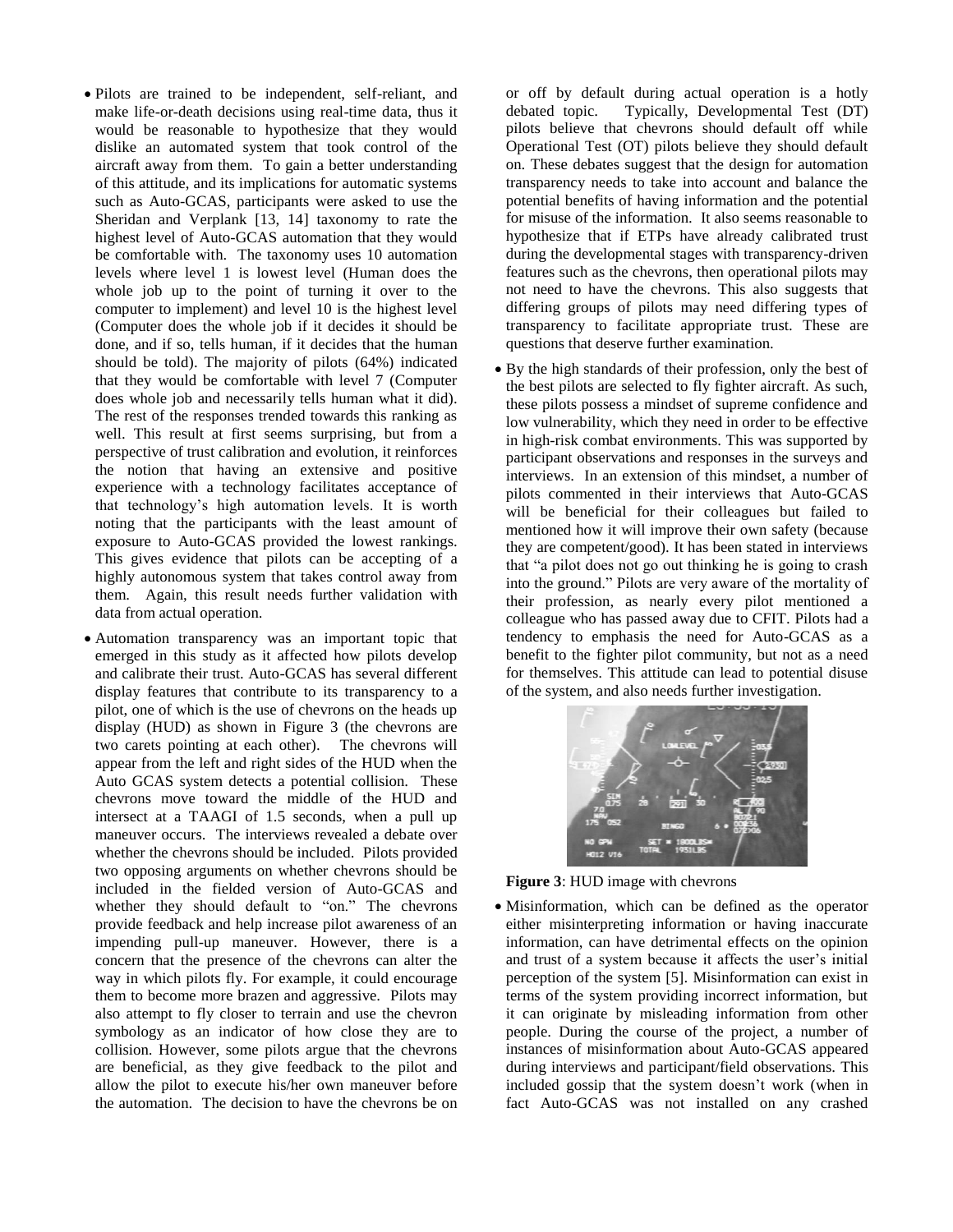aircraft), and pilots believing that they have flown Auto-GCAS (when in fact they have flown other systems, never Auto-GCAS). The misinformation can be attributed to the confusion from the heavy use of acronyms within government groups, the fielding of different systems with the same or similar names, the long developmental history of Auto-GCAS, and potential rumors spread by Auto-GCAS opponents. Consequently, distrust can be formed due to misinformation, creating a hurdle in fostering appropriate trust development.

### **DISCUSSION & FUTURE RESEARCH Discussion**

The research design of the extended case study and the implementation strategies were effective for conducting the study in a military environment that possessed numerous challenges. The methodological approach developed here can be used to study the cultural/organizational dimensions of human-automation trust in other technological systems.

The lessons learned, best practices, and research issues emerging from this study add to the body knowledge in trust research in a number of ways. First, the present results speak to the importance of transparency [7] as an influence on trust of automated systems. Specifically, the current results show that avoiding false alarms by the system was beneficial to the trust development of the ETPs. The system was designed and tested to approximate the appropriate time to impact threshold (i.e., time available to avoid ground impact) before initiating an action. This relates to the social intent facet of transparency described by Lyons [7], and demonstrates the importance of system design having a focus on the needs/wants of the user. That is, not only does this suggest that systems should evidence "benevolent intentions" but it also shows the costs of false alarms within automated systems, particularly for safety systems that assume control of one's aircraft. Second, the study shows that trust in automated systems can be calibrated through exposure and experience in real-world scenarios. In this instance, after pilots had experienced the successful initiation of the Auto-GCAS system, they were more likely to have positive trust perceptions associated with it. This is consistent with prior research by Hancock and colleagues [4] who found that system performance was the strongest predictor of human trust of robotic systems. Finally, the present study confirms the potential for anomalous unintended consequences associated with automated systems [11]. Safety systems, like Auto-GCAS, are designed to promote safe flight operations, and are effective at doing just that. Yet, the current study suggests that there may be times where a pilot engages in more risky flight patterns due to the understanding that the Auto-GCAS will protect them from a crash. This finding is an exemplar for Parasuraman and Riley's concept of "misuse" [11], caused by an over trust of a system. The use of a transparent HUD display (i.e., the chevrons) was implicated as a potential root cause driving the future possible overreliance (misuse) on Auto-GCAS in operational F-16 pilots. This raises important research issues concerning what the appropriate mechanisms are to foster appropriate transparency for safety systems that are used in high-risk operations, such as combat. Warfighters naturally seek to attain the highest level of performance possible, and as such, real-time transparency inputs may be used to calibrate one's sense of boundary conditions afforded by one's aircraft. There are a number of ways to instantiate transparency into human-machine contexts [7], and future research is certainly warranted to help engineers anticipate how humans will respond to novel designs. This study's findings can be used as the basis to explore how transparency mediates trust development. This can be accomplished with empirical studies in the context of the chevrons in Auto-GCAS and its sister Air Force Auto-Air Collision Avoidance (Auto-ACAS) system, which is currently under development and testing. These empirical results could then be used to spearhead applied research in creating transparency-oriented design principles and for infusing them into various phases of system development cycle.

#### **Limitations**

While the current study provided rich data from which to evaluate the utility and constraints associated with a complex form of automation, there were several limitations resulting from the methods employed. First, the target sample for the initial work involved test pilots and engineers associated with the Auto GCAS development and testing. The involvement of these individuals, while necessary, may have introduced a positivity bias into our results. Further, pilots without the extensive background/history with Auto GCAS may react differently to the technology than the ETPs who were very experienced in the technology. Future research is needed to examine reactions to Auto GCAS from pilots who were not involved in the development and testing of the system. A second limitation involves the lack of controlled experimental methods used in the study. Given that the data were qualitative, one cannot derive causal inference from the data. Controlled experimental studies are needed in order to identify causality within this domain, and one such experiment is briefly described below.

#### **Conclusions & Future Research Avenues**

The findings in this study suggest that Auto-GCAS design was in alignment with pilot culture and organizational mission, indicating a strong potential for appropriate trust development in operational pilots. However, these findings are based on pre-deployment data. Because trust calibration is a dynamic process, spanning the time from when the system is first conceived until it goes into operation and then retirement, it would be beneficial to conduct a field study of the deployment of Auto-GCAS with operational pilots. This is needed in order to collect data to validate the hypotheses and to examine the various research issues raised (e.g., potential Auto-GCAS misuse/disuse due to pilot occupational culture and/or operational circumstances, trust evolution from beginning of deployment to stages